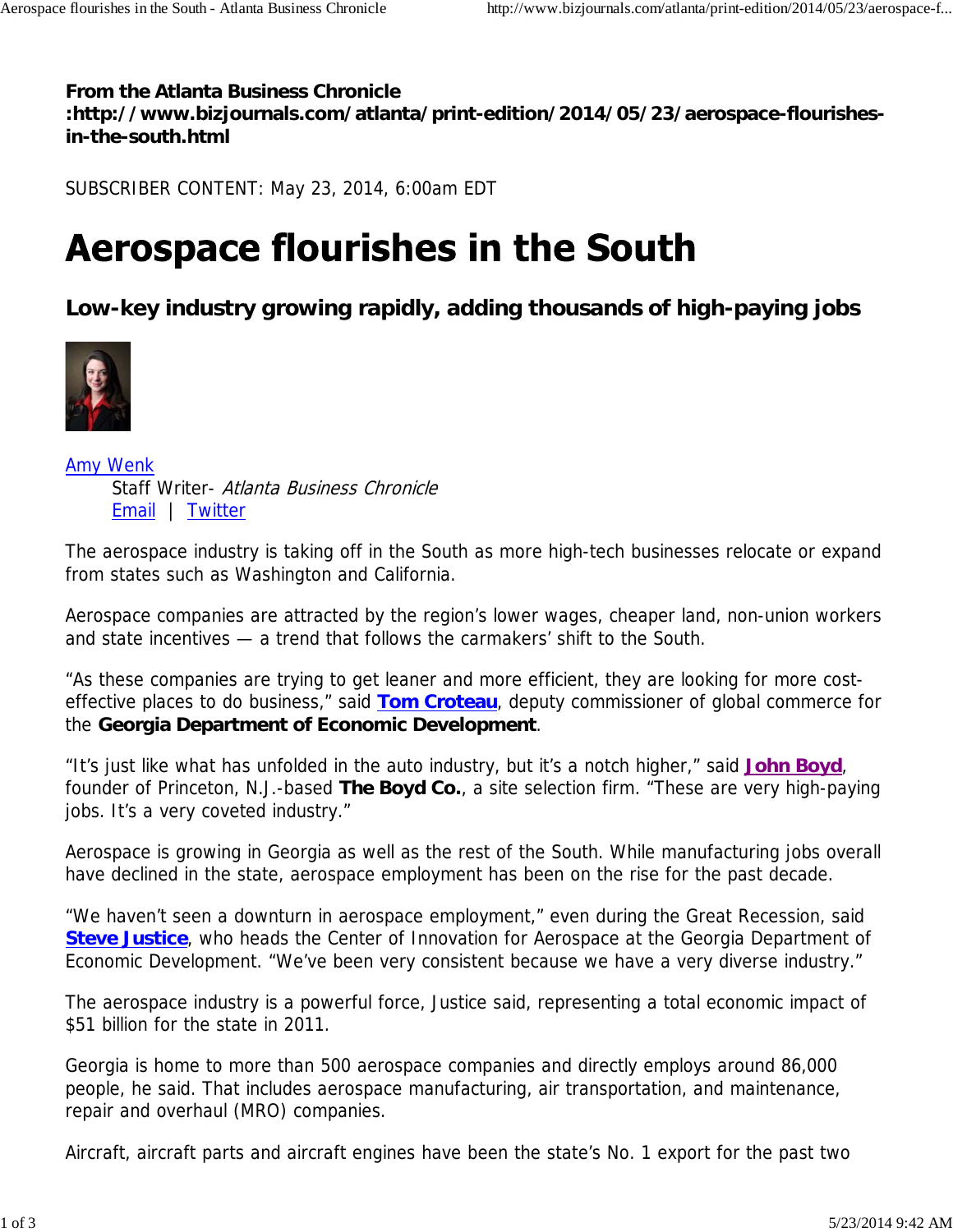years, at \$7.8 billion in 2013, up 16 percent from \$6.7 billion in 2012.

"It's not poultry and peanuts, it's planes and parts," Justice said. Georgia exports to countries such as China, Japan and the United Kingdom.

But, the state has lost out on some major economic deals to its Southern neighbors.

For example, **The Boeing Co.**(NYSE: BA) after having union issues in its home state of Washington, in 2009 moved its 787 Dreamliner production to North Charleston, S.C. Now, the state is home to Boeing's fast-growing factory, leading aerospace jobs in South Carolina to jump more than 600 percent from 2007 to 2012.

European airplane maker **Airbus** announced in 2012 that it would open its first U.S. factory in Mobile, Ala. The \$600 million investment, an assembly line for the company's A320 single-aisle jet, will create about 1,000 jobs when it opens next year.

And, in 2013 **GE Aviation** announced it would build a new plant near Asheville, N.C. The new facility, which is expected to employ more than 340 people in five years, is part of a larger commitment by GE Aviation to invest \$195 million across North Carolina through 2017. GE Aviation also recently opened factories in Ellisville, Miss., and Auburn, Ala.

While Georgia didn't score those deals, it does stand to benefit from them. And, the state is well-positioned for future aerospace growth.

"There are only a handful of these mega-deals," Boyd said. "But, for each of those projects, there are literally hundreds of suppliers ... I think it's an untapped potential."

Among Georgia's advantages are its strong logistics system, well-traveled airport, busy port, central location, stable economy and talented workforce, said Croteau.

The state's Quick Start program, which provides training for new and expanding companies, is widely considered one of Georgia's best attributes.

Georgia also ranks in the top 10 states for aerospace research and development. The state's colleges and universities spent nearly \$670 million in 2011 in fields related to the aerospace industry, according to a study from **Georgia Power Co.**

And, the state has many tax breaks and other incentives in place to encourage new economic development.

As a result, Georgia has grown its aerospace presence in the past decade.

Looking just at aerospace manufacturing (some of the best-paying jobs), Georgia grew its private aerospace employment from 9,901 in 2002, to 22,002 in 2012, according to data from **Avalanche Consulting**, a Texas-based economic development consultant.

Meanwhile, the state's overall manufacturing employment declined 25 percent.

Today, aerospace represents 5.6 percent of Georgia's manufacturing employment, up from 0.3 percent in 2002, according to Avalanche.

"I think it's a success story," said **John Rees**, research director for Avalanche.